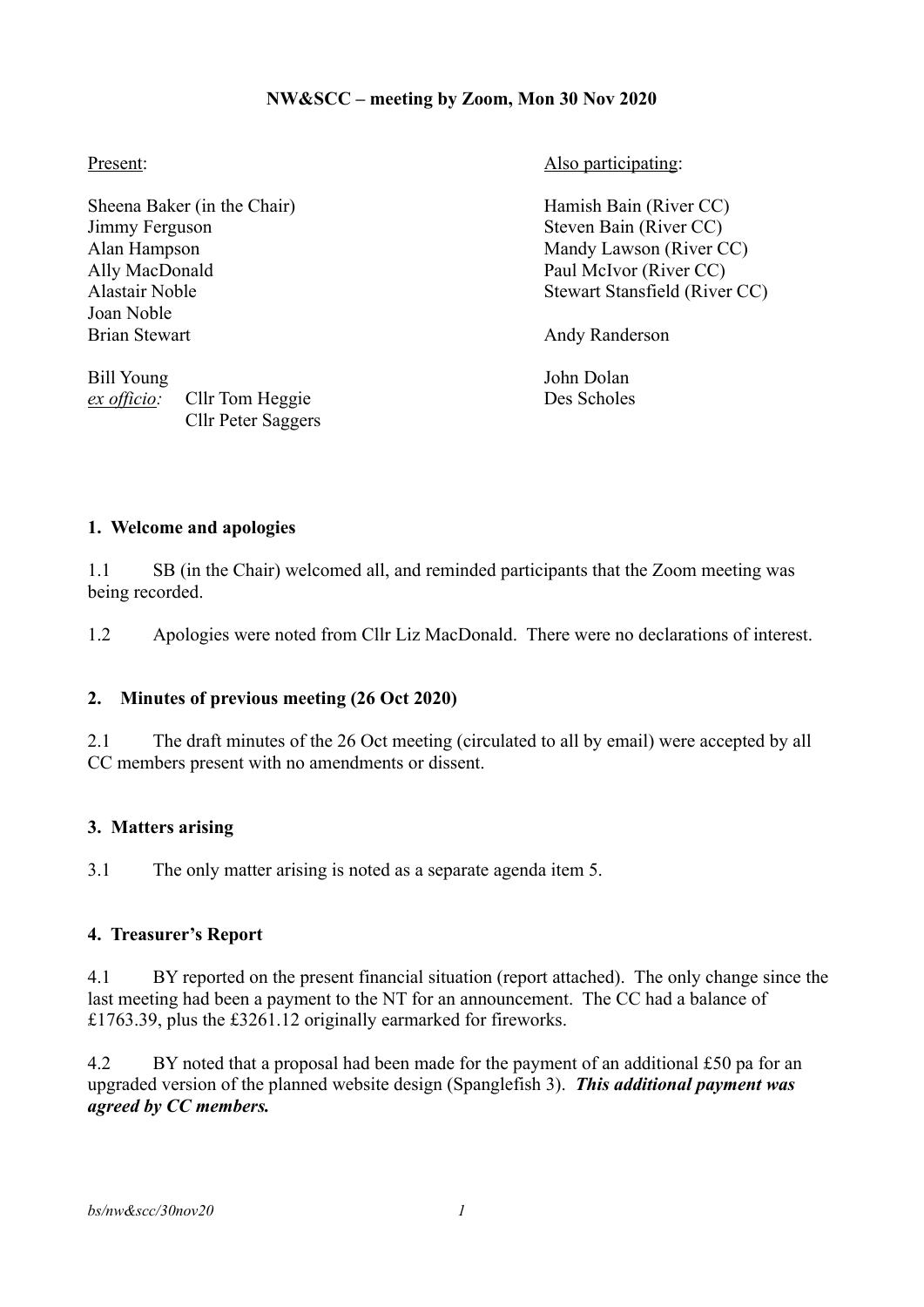# **5. Traffic management and speed restrictions**

5.1 BS summarised the email reply received from the HC Roads Manager (Richard Porteous), already copied to all CC members. He recommended that the CC should reply welcoming this helpful and informative response; confirming that the CCs were ready to engage positively with the roads team; supporting the installation of a couple of SIDS (smiley face signs); and supporting the idea that some Active Travel funding might be used to deliver a joined-up plan aimed at improving local routes to enhance safety and calm traffic.

5.2 JN was reluctant to see funding already assigned to cycle paths and signage redeployed. But if (as was believed) a further tranche of Active Travel funding was available, this could be an option.

*5.3 It was agreed* that NW&SCC would reply accordingly to Mr Porteous, and copy the correspondence to Nairn River CC and to the resident who had originally raised the issue.

# **6. a) Nairn Common Good – demolition of Old Store**

6.1 A draft consultation response reflecting the views of CC members had been circulated to all members. BS noted the main points: NW&SCC was content to acquiesce in the demolition, but believed an attempt should first be made to see if any community group was interested in taking on the store, on the basis that they would then repair and maintain it. If not, then demolition was the only feasible option, but the cost should not fall to the Common Good Fund.

# *The draft response was agreed.*

# **6. b) Nairn Common Good – new Links Tearoom lease**

6.2 Similarly, a draft had been prepared and circulated on the basis of CC members' comments. The core message was that NW&SCC was sympathetic to the lease proposal. But it was considered essential to have clarification and reassurance that the CG interests were protected in the detailed terms of the lease; so the response listed a number of specific legal points.

6.3 The response also urged that an overall policy and criteria for leasing of CG assets be put in place, and made public, to ensure consistent, fair, transparent and accountable management. It also recommended that this – and any other leases on the Links – should "fit" with other proposals or plans for the Links' future development.

6.4 Finally, the draft expressed concern about the implications of channelling Developer Contributions from elsewhere in the town to expanding the HC's own property (the HighLife Highland pool) in ways which would rival or undermine existing businesses and facilities.

# *The draft response was agreed.*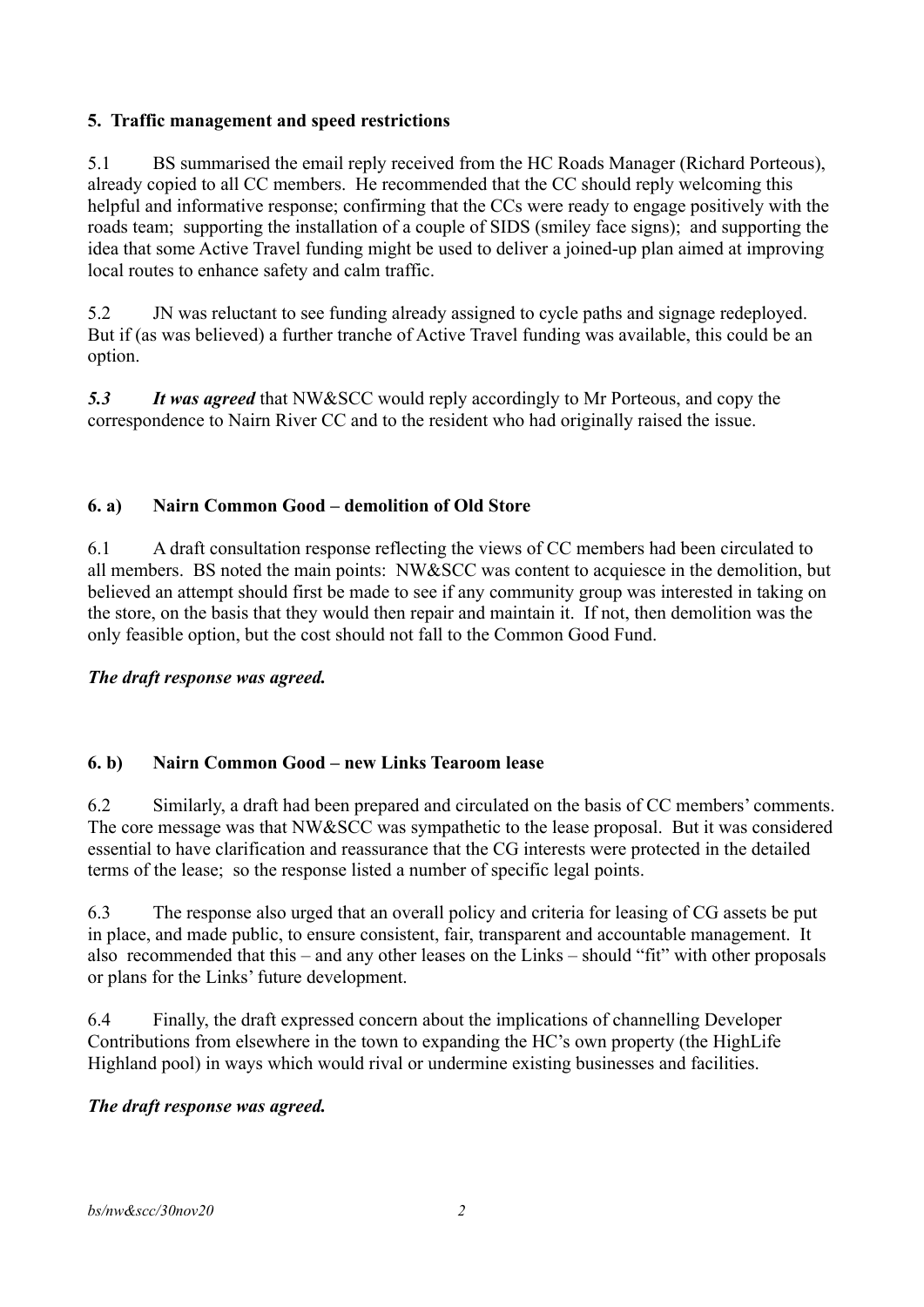# **8. Covid-19 funding** *(additional item, taken out of order because of Zoom-session timing)*

8.1 SB, in the chair, asked if Councillors could shed any light on the pattern of allocation of special Covid-related funding to local voluntary groups around Highland as recorded in a recently publicised Highland Council report – it showed that groups in other areas of the Highlands had received significantly more money than those in Nairn.

8.2 TH said that some £30,000 of funding had been channelled to Nairn. Local CCs and other groups had had an opportunity to bid. Money had been made available to the volunteer Task Force, and to the food bank. Nairn did not have significant projects compared to some other areas.

8.3 AM asked what had happened to the local emergency 'hub' . TH said it had been relocated from the Academy to Balmakeith, but was then wound down.

# **7. Nairn Common Good – Sandown sale consultation**

7.1 Introducing the subject, BS said that the CC – in preparatory discussions – had reached consensus that the CC response should be that the Sandown sale proposal should not proceed. As noted in a statement already made to the press, Covid restrictions prevented proper and full public discussion at this time; current economic circumstances meant that this was the wrong moment to sell and achieve best value; the business case for disposal had not been made; and other options had not been considered and assessed.

7.2 This underlined our central concern: that there was no policy, and no strategy, for managing Nairn's Common Good. The local community should be involved in the policy-making and priority-setting from the outset. For that reason, NW&SCC were aiming to submit a participation request (PR).

7.3 BY outlined the reasoning behind the PR. The aim was to seek engagement in the management of CG. The dual role of Councillors as members of the Highland Council and as trustees presented a conflict of interest. The action in 2013 to claim a share of CG land equivalent in value to £344k was open to challenge: it violated the principle that trustees are not allowed to take ownership of assets which they hold in trust, nor to intermix trust assets with their own assets. This issue had been formally raised with Councillors.

7.4 The latest proposal to sell the land represented a reincarnation of an earlier attempt to claim the land for housing-development. It was not a function of the CG to provide housing. Most trustees (representing Ward constituencies elsewhere in the region), had no concern or interest in safeguarding Nairn's assets. The inclusion of the local community in the decision-making process was to improve the outcome by assisting the trustees overcome their conflict of interest and thus ensure that the right decisions were made, at the right time, in line with the law.

*7.5 It was agreed* by all NW&SCC members that the PR, once the draft was reviewed and refined, should be submitted.

*[After a short break, the virtual meeting reconvened.]*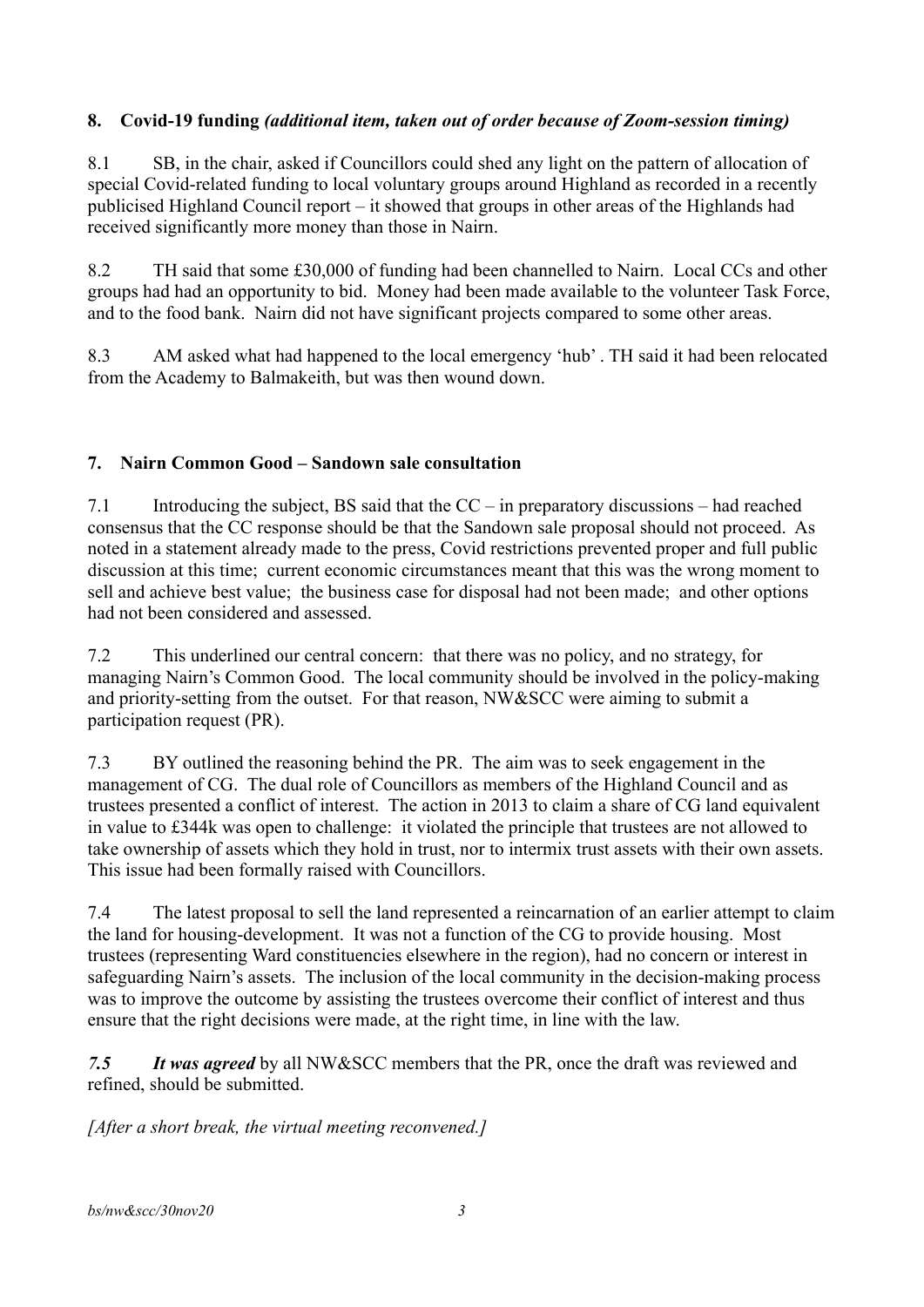7.6 BS asked why, since the proposal to offer Sandown for sale had been actively discussed in Ward Business Meetings for more than a year, the CCs had not been alerted earlier as part of updates by Councillors at previous meetings.

7.7 TH pointed out that the proposal that Sandown be sold should not be a surprise: it had been a possibility for many years. The period for the current consultation had been set at 12 rather than 8 weeks, and could be extended (AM noted that 8 weeks was the legal minimum). He added that there were no immediate plans to sell.

7.8 JN questioned why, if there was no plan to sell, the consultation was proceeding now. The records of Ward Business Meetings implied that this was being progressed urgently. There was no business case, no evaluation of alternative options, and only a very general outline of what might be proposed. In present circumstances there was no opportunity for the community to examine plans, engage in workshops, or see exhibitions.

7.9 TH reiterated that there was no offer on the table. There was no prospect of early sale. The disposal would still have to go to court. Any sale process could take 18/24 months. There was "no imperative" to sell. The Council was seeking to clear the way to do so.

7.10 SB remained puzzled. If there was no early prospect of sale, and no developer bid on the horizon, why was the proposal being tabled now? Far better to defer it until circumstances permitted a full and collaborative engagement process to agree a long term strategy.

7.11 SB also noted with concern that the latest draft revision of the IMFLDP listed Sandown as the only "preferred" development site in the Nairn area.

7.12 TH said that these concerns could be put to HC officers. There were three possible outcomes to the consultation: the proposal could proceed; it could be amended; or it could fall.

7.13 AM drew attention to the quotes from Councillors in the press about the prospect of substantial capital gain to the CG Fund. This implied a wish to press ahead. She observed that turning a land asset into cash was imprudent, poor value and high risk when stock markets were in decline.

7.14 BS quoted the formal advice provided by officials in a 2013 report to the Council. They had warned that a sale attempt in depressed market conditions would not attract fair value, that this would not be in the interests of the Common Good, and that the Council could be deemed to be breaching its legal responsibilities as trustees. What had changed since then? If anything, the economic circumstances were even worse now. Why were Councillors going against that official advice and risking a breach of their fiduciary duties?

7.15 SB did not believe that disposing of the most important CG asset ("the family silver") to deliver funds for the town was best value: the land had been held for the long term benefit of the town for 400 years. We had an obligation to safeguard it for future generations.

7.16 TH reiterated that "steps had to be taken", that no sale was intended, various factors affected land value, and the action was to enable the trustees to dispose of the land as and when appropriate.